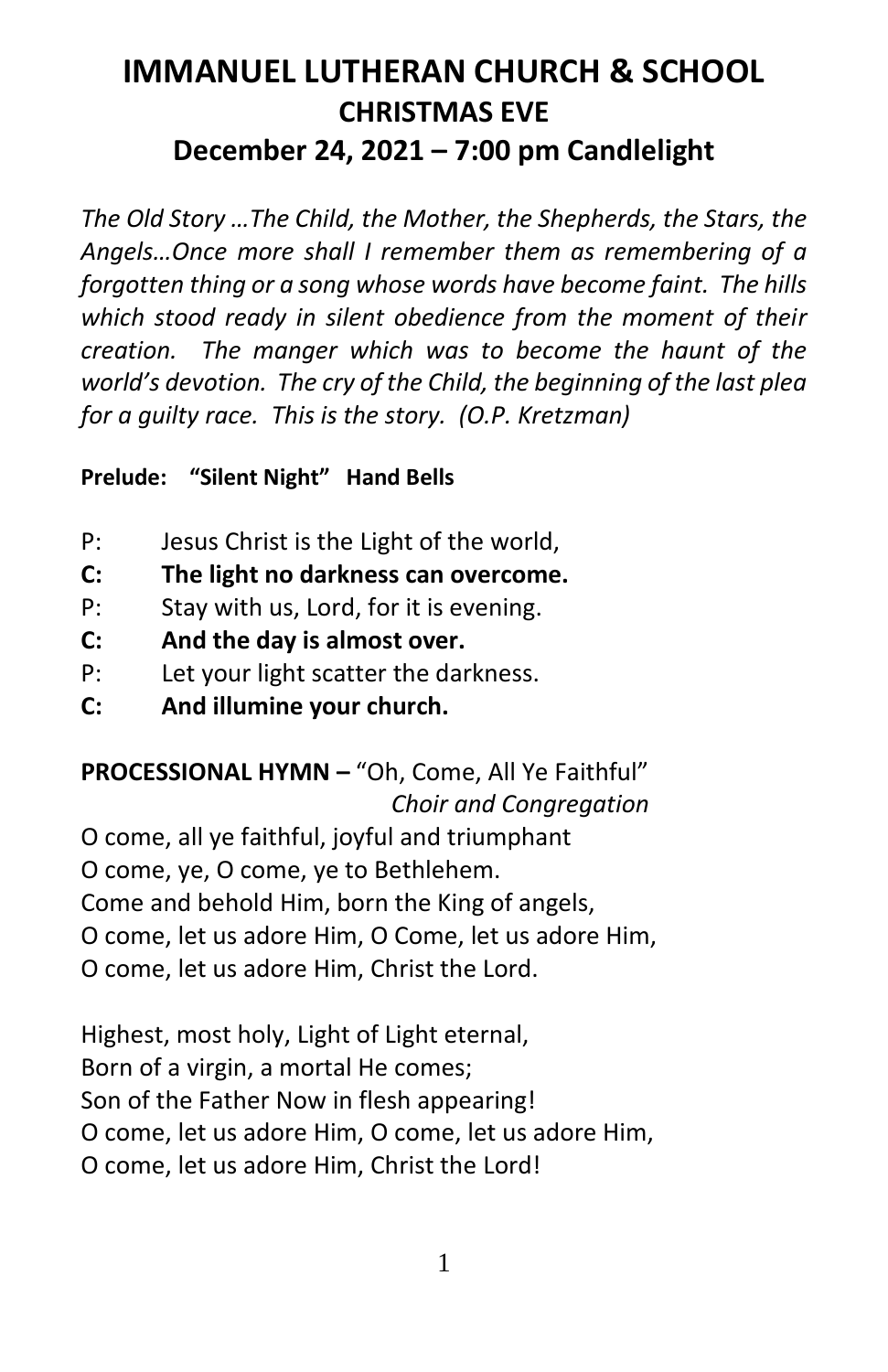Sing choirs of angels, sing in exultation, Sing all ye citizens of heaven above, Glory to God, all glory in the highest. O come, let us adore Him, O come, let us adore Him, O come, let us adore Him, Christ the Lord.

Yea, Lord, we greet Thee, Born this happy morning,

Jesus to Thee be all glory giv'n,

Word of the Father now in flesh appearing.

O come, let us adore Him, O come, let us adore Him,

O come, let us adore Him, Christ the Lord.

## **COLLECT**

- P: The Lord be with you.
- **C: And also with you.**
- P: Let us give thanks to the Lord our God.
- **C: It is right to give Him thanks and praise.**
- P: O God, You make us glad with the yearly remembrance of the birth of Your only-begotten Son, Jesus Christ. Grant that as we joyfully receive Him as our Redeemer, we may with sure confidence behold Him when He comes to be our Judge; through the same Jesus Christ, our Lord, who lives and reigns with You and the Holy Spirit, one God, now and forever.
- **ALL: Amen.**

### **RESPONSIVE READING –** Isaiah 60:1-3, 19-22

- P: Arise, shine, for your light has come,
- **C: And the glory of the Lord rises upon you.**
- P: See, darkness covers the earth and thick darkness is over the peoples.
- **C: But the Lord rises upon you and His glory appears over you.**
- P: Nations will come to your light.
- **C: And kings to the brightness of your dawn.**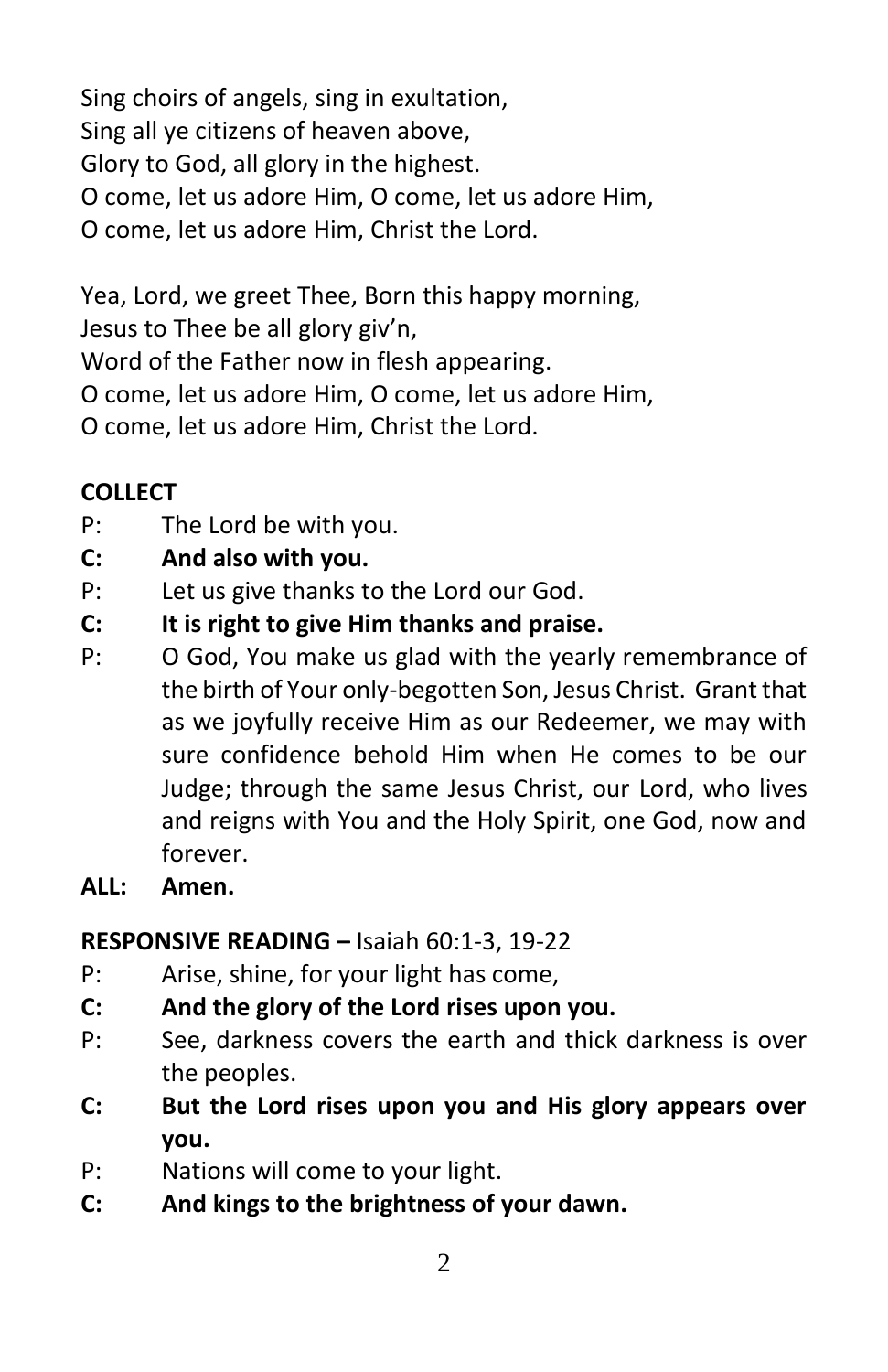- P: The sun will no more be your light by day.
- **C: Nor will the brightness of the moon shine on you,**
- P: for the Lord will be our everlasting light,
- **C: And your God will be your glory.**
- P: Your sun will never set again,
- **C: And your moon will wane no more;**
- P: the Lord will be your everlasting light,
- **C: And your days of sorrow will end.**
- P: Then will all your people be righteous
- **C: And they will possess the land forever.**
- P: They are the shoot I have planted, the work of my hands,
- **C: For the display of my splendor.**
- P: The least of you will become a thousand, the smallest a mighty nation.
- **C: I am the Lord; in its time I will do this swiftly.**

**Special Music:** "Mary, did you Know? Solo-Molly Wilcox

# **OLD TESTAMENT READING –** Isaiah 7:10-17

10Again the LORD spoke to Ahaz, <sup>11"</sup>Ask a sign of the LORD your God; let it be deep as Sheol or high as heaven."

 $12$ But Ahaz said. "I will not ask, and I will not put the LORD to the test."

13And he said, "Hear then, O house of David! Is it too little for you to weary men, that you weary my God also?

<sup>14</sup>Therefore the Lord himself will give you a sign. Behold, the virgin shall conceive and bear a son, and shall call his name Immanuel.

<sup>15</sup>He shall eat curds and honey when he knows how to refuse the evil and choose the good.

<sup>16</sup> For before the boy knows how to refuse the evil and choose the good, the land whose two kings you dread will be deserted.

<sup>17</sup> The LORD will bring upon you and upon your people and upon your father's house such days as have not come since the day that Ephraim departed from Judah—the king of Assyria."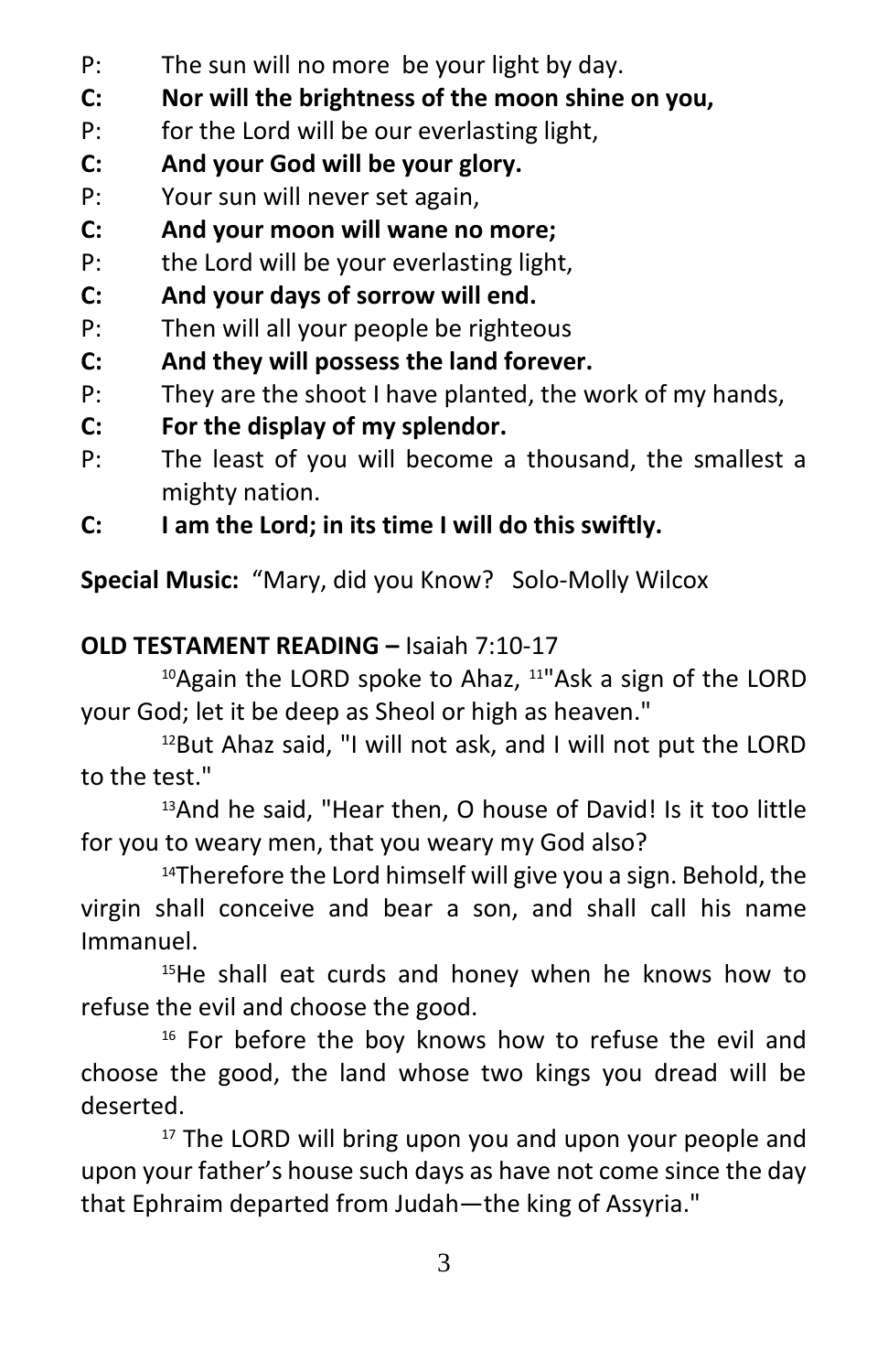- P: This is the Word of the Lord
- **C: Thanks be to God.**

# **HYMN – "It Came Upon the Midnight Clear"**

It came upon the midnight clear, That glorious song of old, From angels bending near the earth, to touch their harps of gold: Peace on the earth, good will to men, From heaven's all gracious King; The world in solemn stillness lay, To hear the angels sing.

Still through the cloven skies they come, With peaceful wings unfurled; And still their heav'nly music floats, O'er all the weary world: Above its sad and lowly plains, They bend on hov'ring wing, And ever o'er its Babel sounds, The blessed angels sing.

For lo! The days are hast'ning on, By prophets seen of old, When with the ever circling years, Shall come the time foretold, When the new heav'n and earth shall own, The Prince of Peace their King, And the whole world send back the song, Which now the angels sing.

# **GRADUAL**

**ALL To us a child is born, to us a Son is given, and the government will be on His shoulder. And he will be called Wonderful Counselor, Mighty God, Everlasting Father, Prince of Peace. Sing to the Lord a new song, for He has done marvelous things.**

**Special Music:** "Sleep Little Holy Child" *Choir*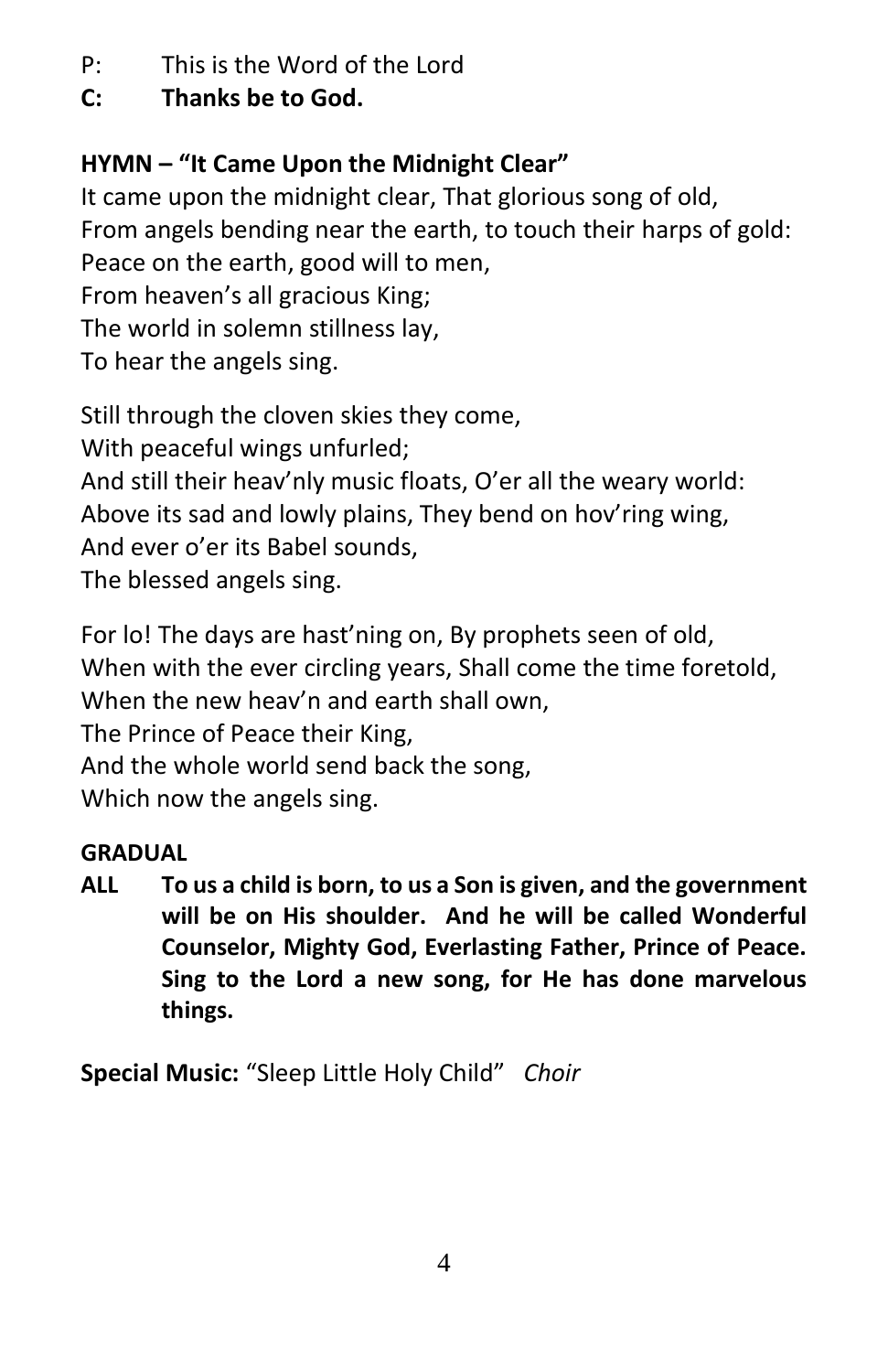### **EPISTLE READING –** 1 John 4:7-16

<sup>7</sup>Beloved, let us love one another, for love is from God, and whoever loves has been born of God and knows God.

<sup>8</sup>Anyone who does not love does not know God, because God is love.

9 In this the love of God was made manifest among us, that God sent his only Son into the world, so that we might live through him.

<sup>10</sup>In this is love, not that we have loved God but that he loved us and sent his Son to be the propitiation for our sins.

<sup>11</sup>Beloved, if God so loved us, we also ought to love one another.

<sup>12</sup> No one has ever seen God; if we love one another, God abides in us and his love is perfected in us.

<sup>13</sup> By this we know that we abide in him and he in us, because he has given us of his Spirit.

<sup>14</sup>And we have seen and testify that the Father has sent his Son to be the Savior of the world.

<sup>15</sup> Whoever confesses that Jesus is the Son of God, God abides in him, and he in God.

<sup>16</sup>So we have come to know and to believe the love that God has for us. God is love, and whoever abides in love abides in God, and God abides in him.

P: This is the word of the Lord

## **C: Thanks be to God.**

## **HYMN – "Hark the Herald Angels Sing"**

Hark! The herald angels sing, "Glory to the newborn King; Peace on earth and mercy mild, God and sinners reconciled!" Joyful all ye nations rise, Join the triumph of the skies; With angelic hosts proclaim, "Christ is born in Bethlehem!"

Hark! The herald angels sing, "Glory to the newborn King!"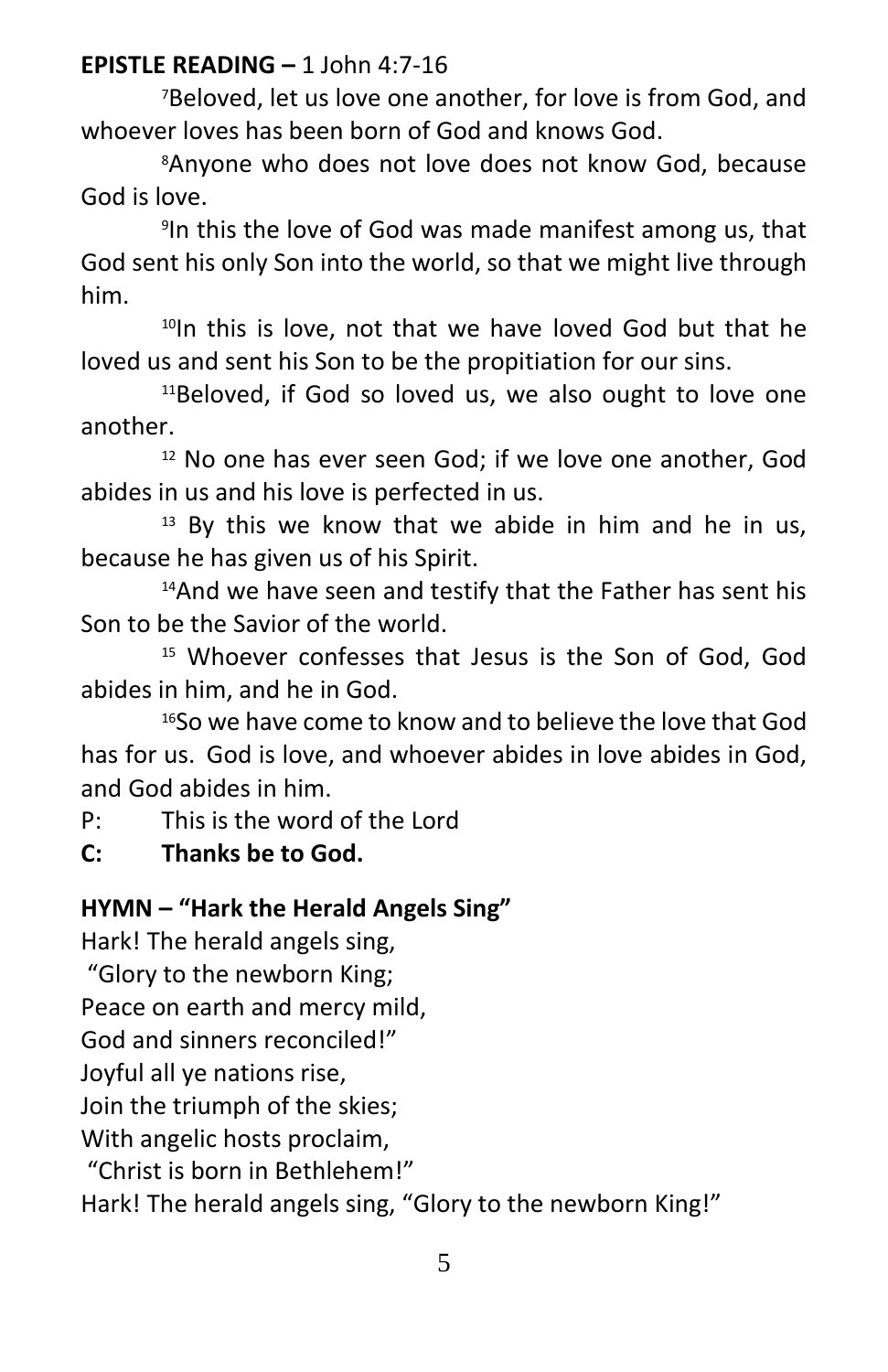Christ, by highest heav'n adored. Christ, the everlasting Lord. Late in time behold Him come, Off-spring of a virgin's womb. Veiled in flesh the Godhead see, Hail th' incarnate Deity! Pleased as Man with man to dwell! Jesus, our Immanuel!

Hark! The herald angels sing, "Glory to the newborn King!" Hail, the heav'nly Prince of Peace! Hail, the Sun of Righteousness! Light and life to all He brings, Ris'n with healing in His wings. Mild He leaves His throne on high, Born that man no more may die; Born to raise the sons of earth; Born to give them second birth. Hark! The herald angels sing, "Glory to the newborn King!"

## **GOSPEL READING**

P: The Holy Gospel is written in the  $1<sup>st</sup>$  chapter of St. Matthew beginning at the 18<sup>th</sup> verse.

### **C: Glory be to Thee, O Lord!**

<sup>18</sup> Now the birth of Jesus Christ took place in this way. When his mother Mary had been betrothed to Joseph, before they came together she was found to be with child from the Holy Spirit.

<sup>19</sup>And her husband Joseph, being a just man and unwilling to put her to shame, resolved to divorce her quietly.

<sup>20</sup> But as he considered these things, behold, an angel of the Lord appeared to him in a dream, saying, "Joseph, son of David, do not fear to take Mary as your wife, for that which is conceived in her is from the Holy Spirit.

 $21$  She will bear a son, and you shall call his name Jesus, for he will save his people from their sins."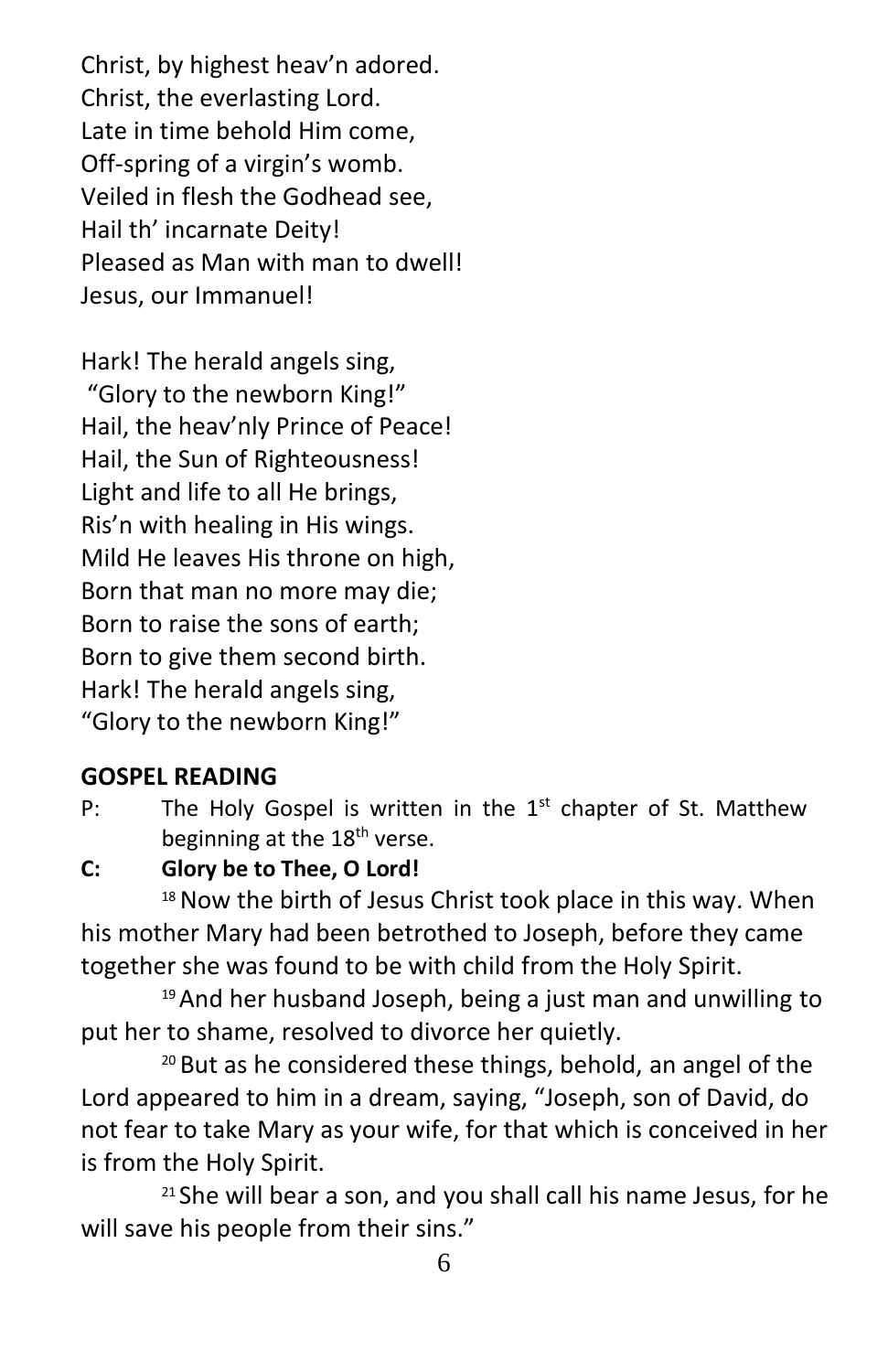$22$  All this took place to fulfill what the Lord had spoken by the prophet: <sup>23</sup> "Behold, the virgin shall conceive and bear a son, and they shall call his name Immanuel" (which means, God with us).

<sup>24</sup> When Joseph woke from sleep, he did as the angel of the Lord commanded him: he took his wife, <sup>25</sup> but knew her not until she had given birth to a son. And he called his name Jesus.

- P: In many and various ways God spoke to His people of old by the Prophets.
- **C: But now in these last days He has spoken to us by His Son.**
- **HYMN: #357** "O Come, O Come Emmanuel" *Verse 1-5*
- 1 O come, O come, Emmanuel, And ransom captive Israel, That mourns in lonely exile here Until the Son of God appear. Refrain
- ref Rejoice! Rejoice! Emmanuel Shall come to thee, O Israel!
- 2 O come, Thou Wisdom from on high, Who ord'rest all things mightily; To us the path of knowledge show, And teach us in her ways to go. Refrain
- 3 O come, O come, Thou Lord of might, Who to Thy tribes on Sinai's height In ancient times didst give the Law In cloud and majesty and awe. Refrain
- 4 O come, Thou Branch of Jesse's tree, Free them from Satan's tyranny That trust Thy mighty pow'r to save, And give them vict'ry o'er the grave. Refrain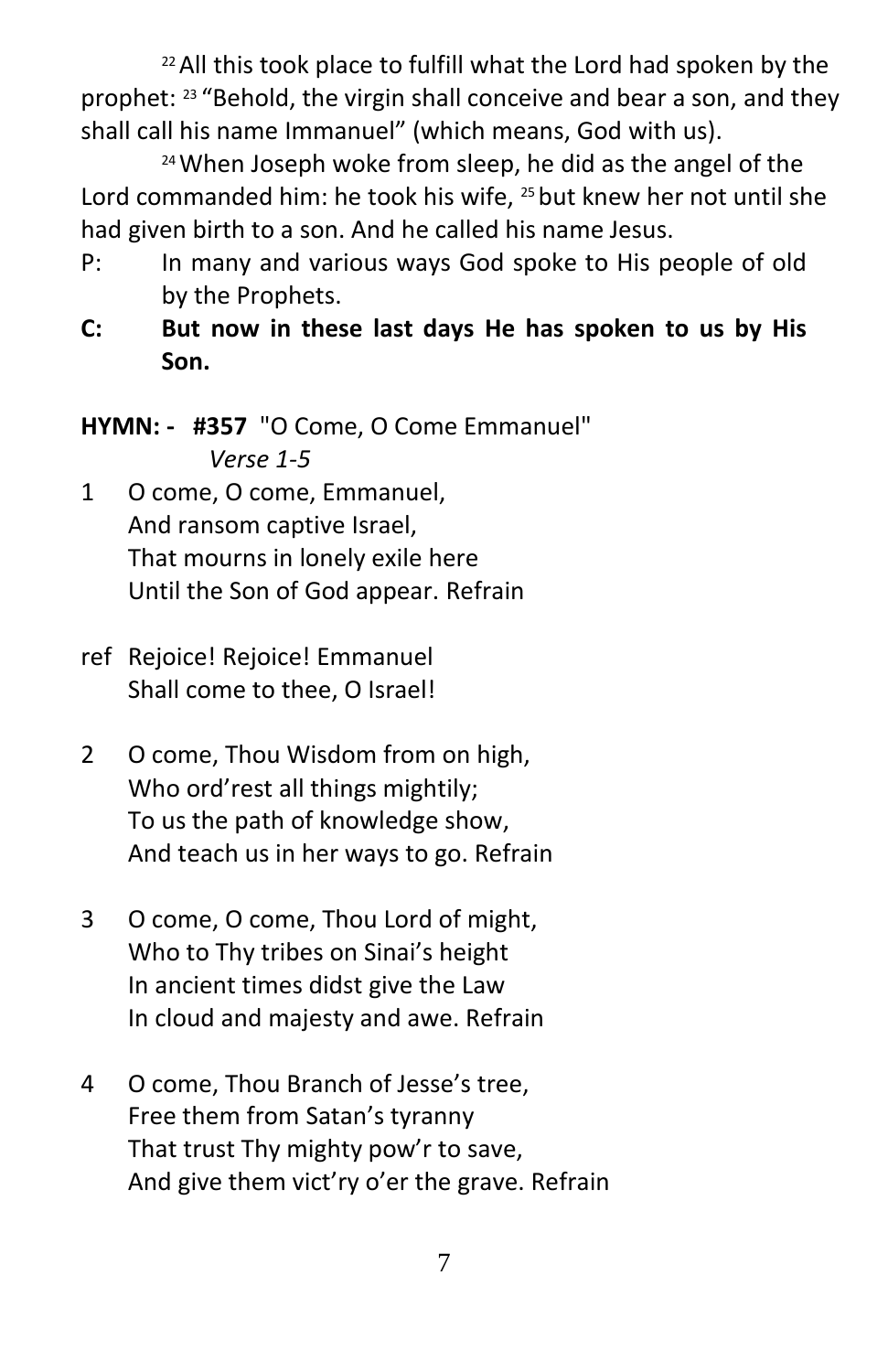5 O come, Thou Key of David, come, And open wide our heav'nly home; Make safe the way that leads on high, And close the path to misery. Refrain

Text: Public domain

#### **CHRISTMAS MESSAGE -**

#### **OFFERING**

#### **APOSTLES CREED**

**ALL: I believe in God the Father Almighty, Maker of heaven and earth. And in Jesus Christ His only Son, our Lord; Who was conceived by the Holy Spirit, Born of the Virgin Mary; Suffered under Pontius Pilate, Was crucified, died and was buried; He descended into hell; The third day He rose again from the dead; He ascended into heaven and sits at the right hand of God the Father Almighty; From thence He will come to judge the living and the dead. I believe in the Holy Spirit; the holy Christian Church, the communion of saints; the forgiveness of sins; the resurrection of the body, and the life everlasting. Amen.**

**Special Music:** "Breathe of Heaven" *Solo-Michaela Farnsworth*

(*Please help us keep our attendance numbers accurate by filling out the attendance cards and putting in basket on the way out.)*

**CANDLE LIGHTING CAROL** – "Silent Night" Silent Night! Holy Night! All is calm, all is bright, Round yon Virgin Mother and Child, Holy Infant, so tender and mild, Sleep in heavenly peace, Sleep in heavenly peace.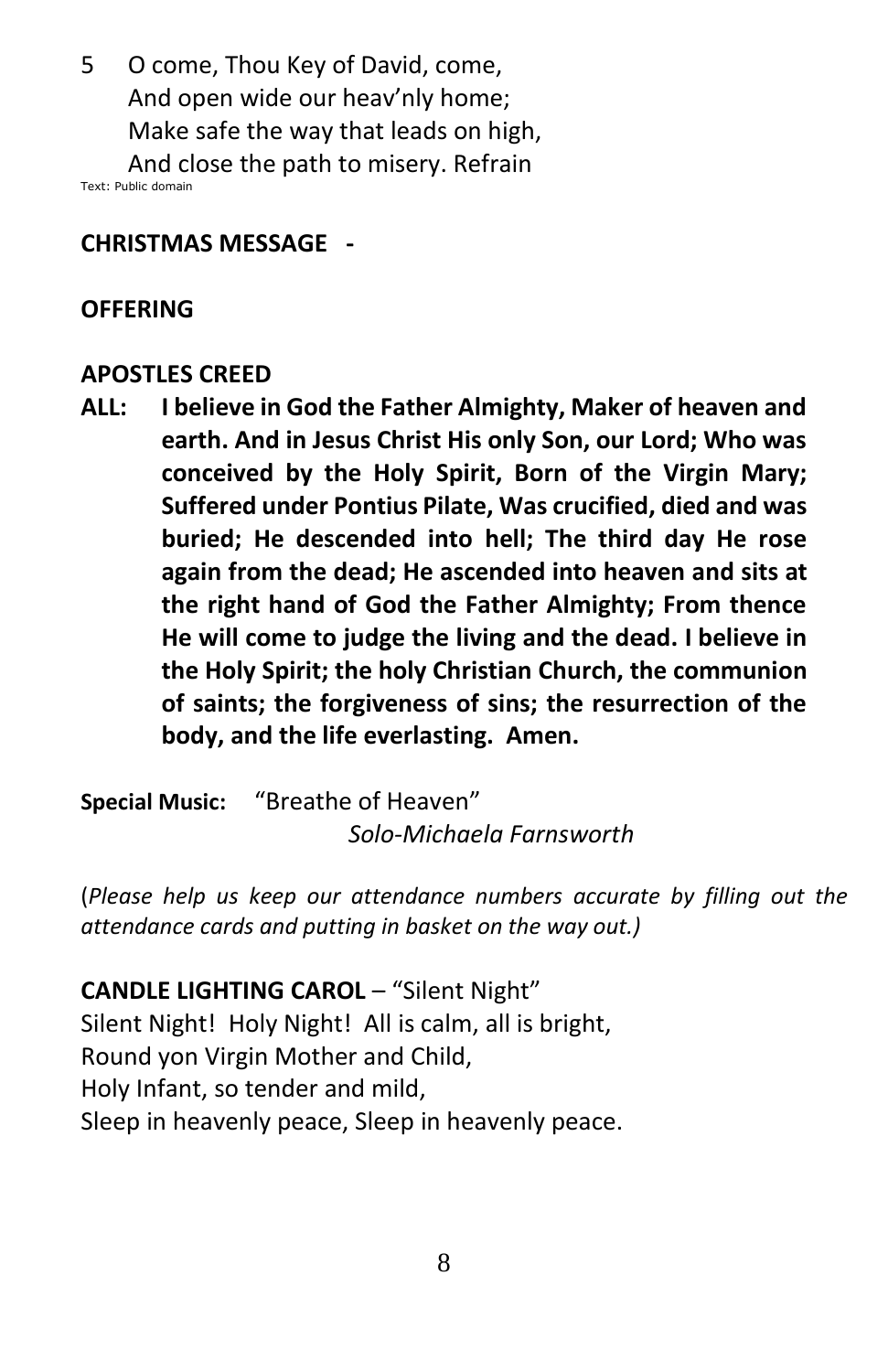Silent Night! Holy Night! Shepherds quake at the sight; Glories stream from heaven afar, Heavenly hosts sing, Alleluia, Christ, the Savior, is born! Christ, the Savior, is born!

Silent Night! Holy Night! Son of God, loves pure light Radiant beams from Thy holy face, With the dawn of redeeming grace, Jesus, Lord, at Thy birth, Jesus, Lord, at Thy birth.

# **CHRISTMAS COLLECT**

- P: Let us Pray
- P: O God, because You once caused this holy night to shine with the brightness of the true Light, grant that we who have known the mystery of that Light here on earth may come to the full measure of its joys in heaven; through Jesus Christ, our Lord, who lives and reigns with You and the Holy Spirit, one God, now and forever.
- **ALL: Amen.**

## **THE LORD'S PRAYER**

**ALL: Our Father who art in heaven, hallowed be Thy name, Thy kingdom come, Thy will be done on earth as it is in heaven; give us this day our daily bread; and forgive us our trespasses as we forgive those who trespass against us; and lead us not into temptation, but deliver us from evil. For thine is the kingdom and the power and the glory forever and ever. Amen.**

## **BENEDICTION**

**C: Amen, Amen, Amen!**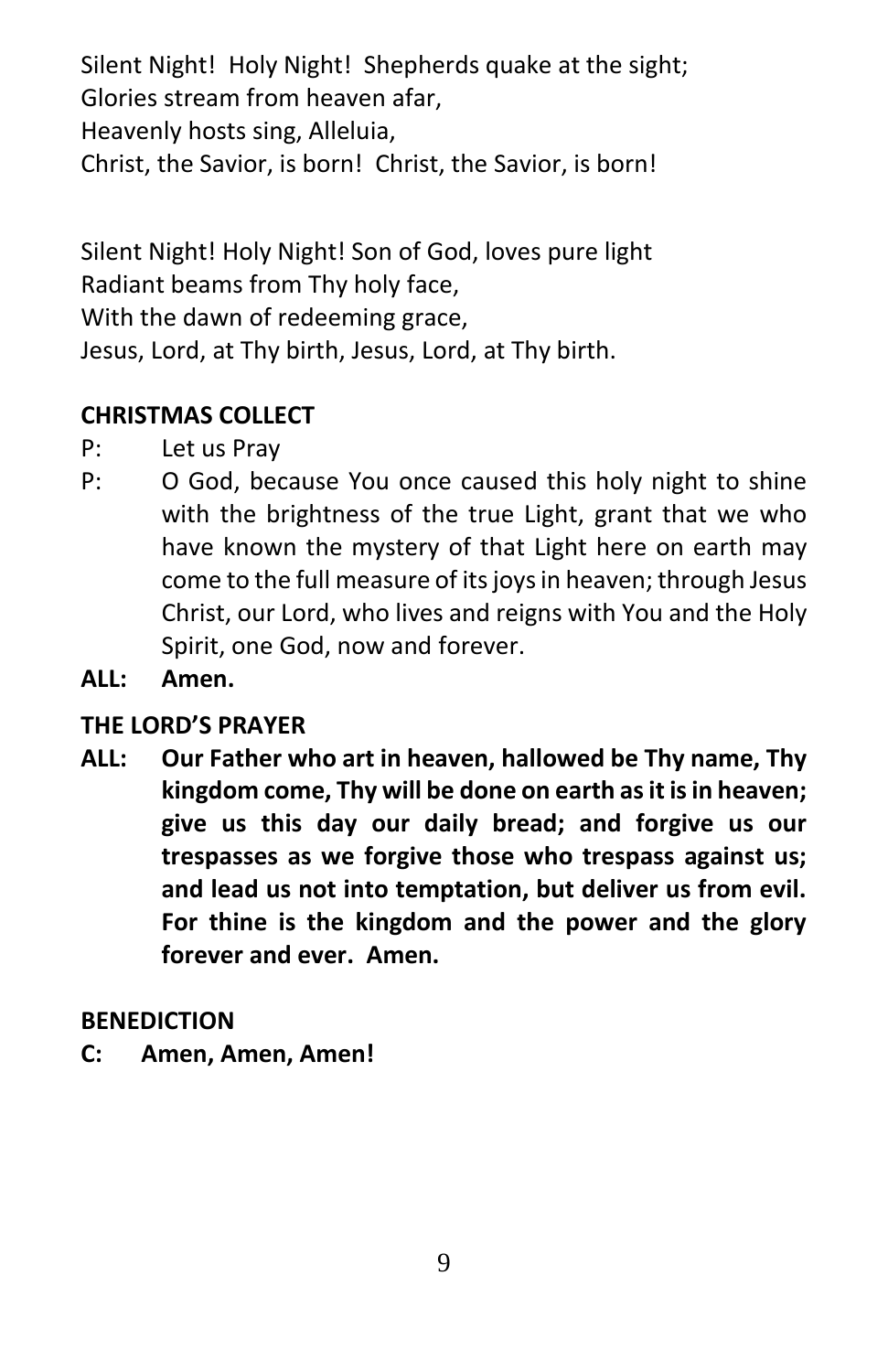## **CLOSING HYMN – "Joy to the World"**

Joy to the world! The Lord is come; Let earth receive her King; Let every heart prepare Him room, And heaven and nature sing, And heaven and Nature sing, And heaven, and heaven and nature sing.

Joy to the earth, the Savior reigns! Let men their songs employ, While fields and floods, rocks hills and plains Repeat the sounding joy, Repeat the sounding joy, Repeat, repeat the sounding joy.

No more let sins and sorrows grow, Nor thorns infest the ground; He comes to make His blessing flow, Far as the curse is found, Far as the curse is found, Far as, far as the curse is found.

He rules the world! With truth and grace; And makes the nations prove The glories of His righteousness, And wonders of His love, And wonders of His love, And wonders, wonders of His love

## **POSTLUDE**